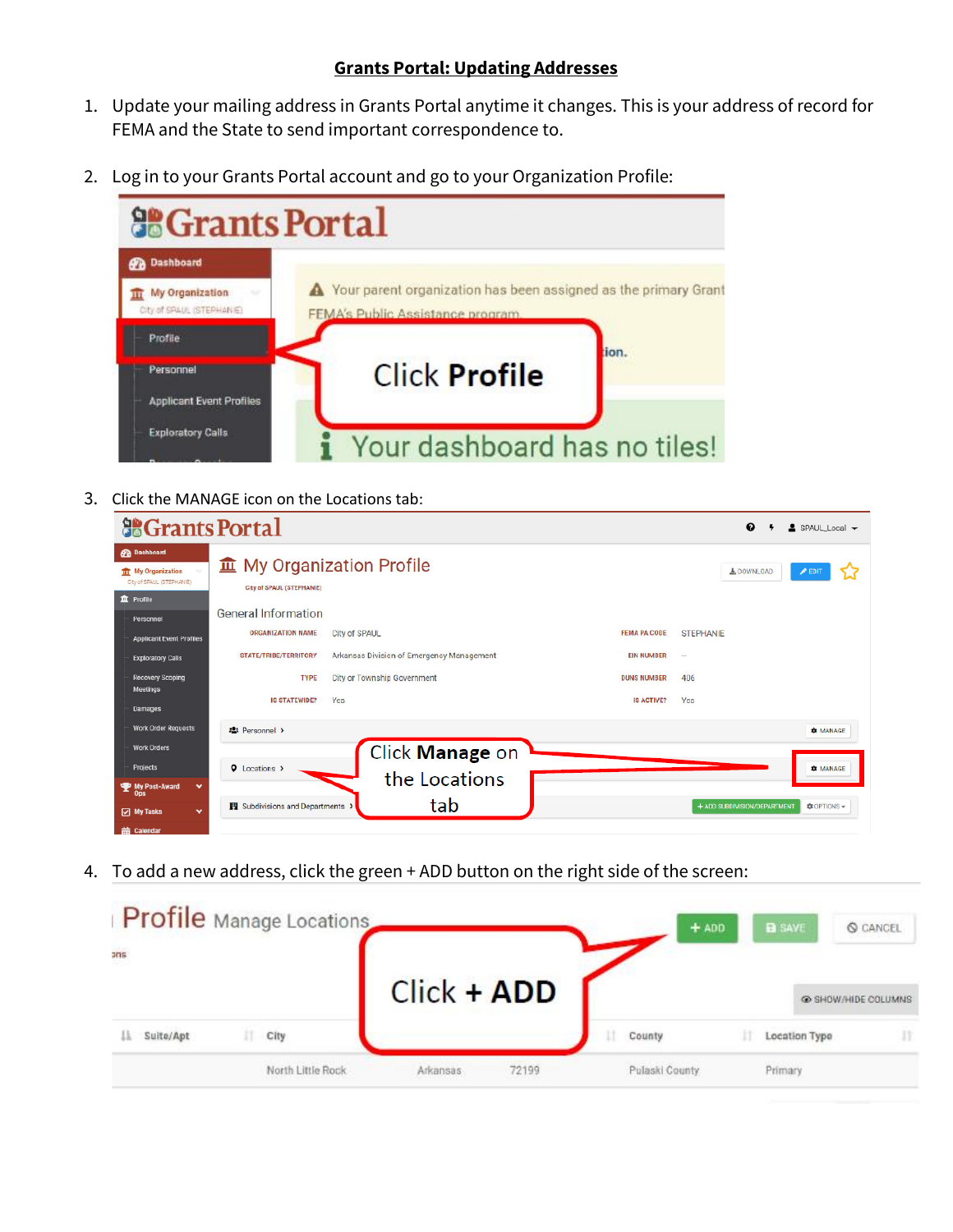5. Enter the information for the new location:

| Add Location<br><b>Pa</b> Dashboard                                                  |                 |                        | $\times$      |           |
|--------------------------------------------------------------------------------------|-----------------|------------------------|---------------|-----------|
| <b>血</b> My<br><b>TIT</b> My Drganization<br>City of SPACE 187 EP14NHL<br>City of SF | Address *       | Street Address         |               | $\ddot{}$ |
| Profile                                                                              |                 | Building / Suite       |               |           |
| <b>Enter Location</b>                                                                |                 | City                   |               |           |
| <b>Information</b>                                                                   |                 | Choose State           | $\tau$        | virue     |
|                                                                                      |                 | Zipcode                |               |           |
| Showing 1 to 1 of 1<br><b>Damages</b>                                                | Location Type * | Choose Type            | $\mathcal{A}$ |           |
| Work Order Requests                                                                  |                 |                        |               |           |
| Work Orders                                                                          |                 | $\rightarrow$ CONTINUE | Q CANCEL      |           |

You can set the Location Type as a Primary (physical) location, or a Mailing (address)

| <b>Add Location</b> |                    | X                                             |  |
|---------------------|--------------------|-----------------------------------------------|--|
| Address *           | 123 Main Street    |                                               |  |
|                     | Building / Suite   |                                               |  |
|                     | <b>Little Rock</b> | You may set the                               |  |
|                     | Arkansas           | location type as                              |  |
|                     | 72201              | <b>Primary or Mailing</b>                     |  |
|                     | Pulaski County     |                                               |  |
| Location Type *     | Mailing            |                                               |  |
|                     |                    |                                               |  |
|                     |                    | > CONTINUE<br><b>Click</b><br><b>Q</b> CANCEL |  |
|                     |                    | Continue                                      |  |